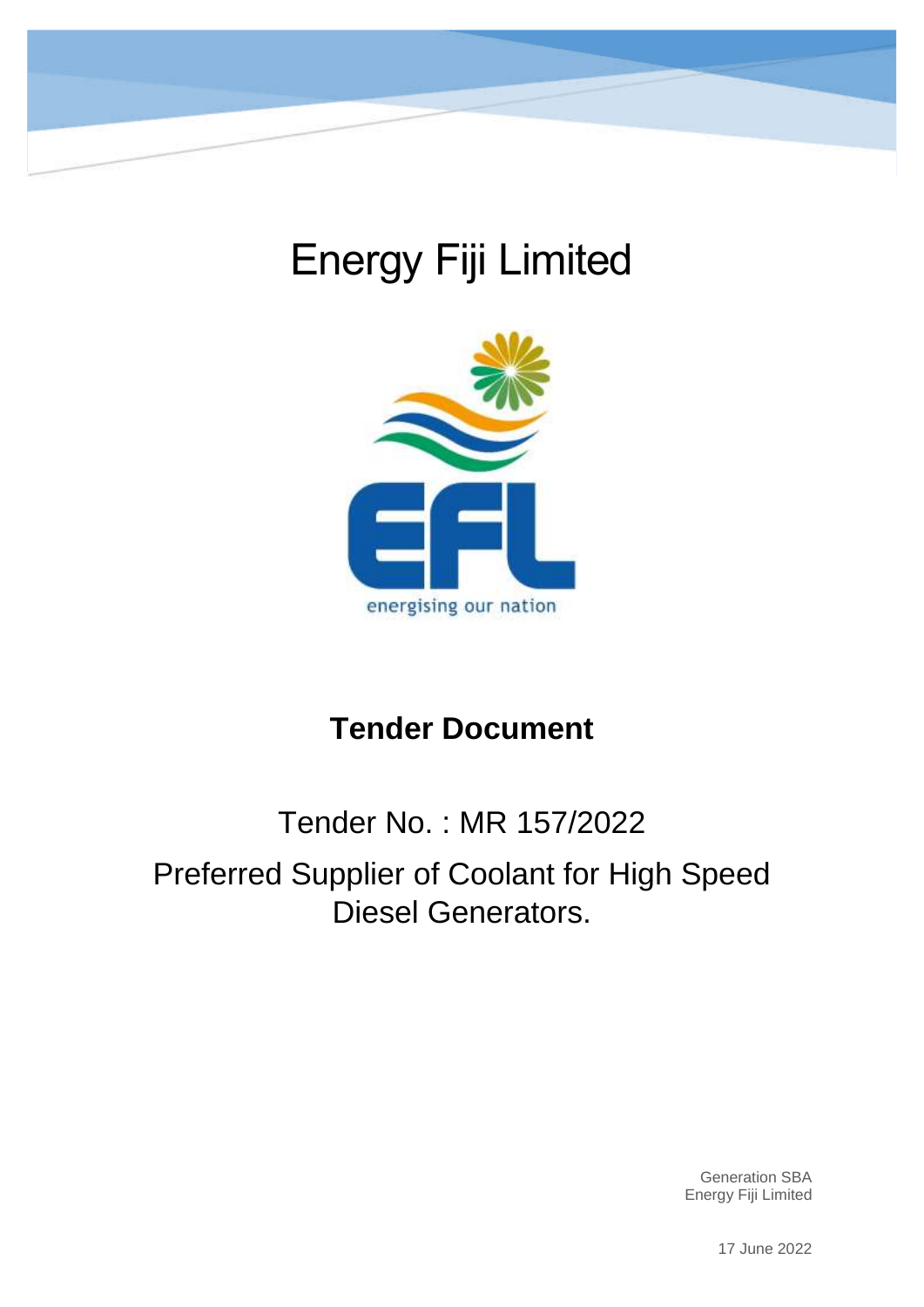## **Table of Content**

| 1.0    | <b>INVITATION FOR TENDERS</b>                                                                                 | 4                       |
|--------|---------------------------------------------------------------------------------------------------------------|-------------------------|
| 2.0    | <b>INSTRUCTION TO BIDDERS</b>                                                                                 | 5                       |
| 2.1    | <b>ELIGIBLE BIDDERS</b>                                                                                       | 5                       |
| 2.2    | <b>ELIGIBLE MATERIALS, EQUIPMENT AND SERVICES</b>                                                             | 5                       |
| 2.3    | <b>ONE BID PER BIDDER</b>                                                                                     | 5                       |
| 2.4    | <b>COST OF BIDDING</b>                                                                                        | 5                       |
| 2.5    | <b>SITE VISITS</b>                                                                                            | 5                       |
| 2.6    | <b>CONTENTS OF THE BIDDING DOCUMENTS</b>                                                                      | 5                       |
| 2.7    | <b>CLARIFICATION OF BIDDING DOCUMENTS</b>                                                                     | 6                       |
| 2.8    | <b>AMENDMENT OF BIDDING DOCUMENT</b>                                                                          | 6                       |
| 2.9    | <b>LANGUAGE OF BID</b>                                                                                        | 6                       |
| 2.10   | <b>BID PRICES</b>                                                                                             | 6                       |
| 2.11   | <b>BID CURRENCIES</b>                                                                                         | 7                       |
| 2.12   | <b>BID VALIDITY</b>                                                                                           | 7                       |
| 2.13   | <b>FORMAT AND SIGNING OF BIDS</b>                                                                             | 7                       |
| 2.14   | <b>SEALING AND MARKING OF BIDS</b>                                                                            | $\overline{\mathbf{z}}$ |
| 2.15   | <b>DEADLINE FOR SUBMISSION OF BIDS</b>                                                                        | $\overline{\mathbf{z}}$ |
| 2.16   | <b>LATE BIDS</b>                                                                                              | $\overline{\mathbf{z}}$ |
| 2.17   | <b>MODIFICATION AND WITHDRAWAL OF BIDS</b>                                                                    | 7                       |
| 2.18   | <b>REJECTION OF ONE OR ALL BIDS</b>                                                                           | 8                       |
| 2.19   | <b>PROCESS TO BE CONFIDENTIAL</b>                                                                             | 8                       |
| 2.20   | <b>CLARIFICATION OF BIDS</b>                                                                                  | 8                       |
| 2.21   | <b>PRELIMINARY EXAMINATION</b>                                                                                | 8                       |
| 3.0    | <b>TECHNICAL SPECIFICATION</b>                                                                                | 9                       |
| 3.1    | <b>GENERAL INFORMATION</b>                                                                                    | 9                       |
| 3.1.1  | PRELIMINARY AND GENERAL CONDITIONS                                                                            | 9                       |
| 3.1.2  | <b>SITE LOCATION</b>                                                                                          | 9                       |
| 3.1.3  | <b>OHS REQUIREMENTS</b>                                                                                       | 9                       |
| 3.1.4  | <b>BUILDING CONDITIONS</b>                                                                                    | 9                       |
| 3.1.5  | <b>WORK PLAN</b>                                                                                              | 9                       |
| 3.1.6  | <b>SITE SAFETY MANAGEMENT SYSTEM</b>                                                                          | 9                       |
| 3.1.7  | <b>ENVIRONMENTAL CONTROL</b>                                                                                  | 10                      |
| 3.1.8  | PROTECTION OF PEOPLE AND PROPERTY                                                                             | 10                      |
| 3.1.9  | <b>DURATION OF SUPPLY</b>                                                                                     | 10                      |
|        | THE GOODS SHALL BE DELIVERED WITHIN 5 DAYS AFTER RECEIVING OF PURCHASE ORDER. DELIVERY MUST BE FOR A COMPLETE |                         |
|        | SCHEDULE. PARTIAL DELIVERY SHALL NOT BE ACCEPTED.                                                             | 10                      |
|        | 3.1.10 STORAGE OF MATERIALS AND EQUIPMENT'S                                                                   | 10                      |
| 3.1.11 | <b>CARE OF THE WORKS</b>                                                                                      | 10                      |
| 3.1.12 | TOBACCO/ALCOHOL/DRUG FREE ENVIRONMENT                                                                         | 10                      |
| 3.2    | <b>INSURANCES</b>                                                                                             | 10                      |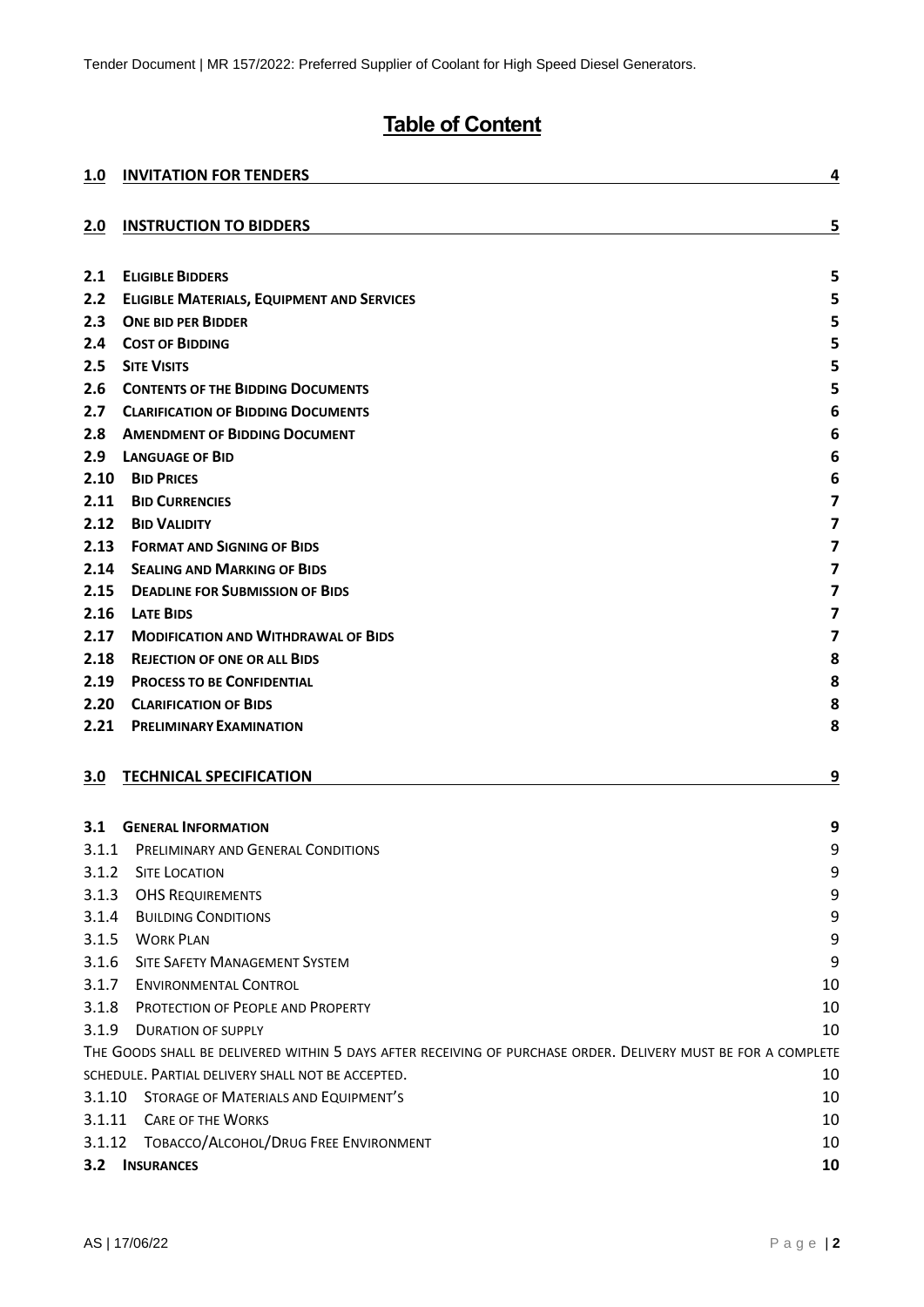Tender Document | MR 157/2022: Preferred Supplier of Coolant for High Speed Diesel Generators.

| 3.3 | <b>EFL'S DIESEL GENERATOR FLEET.</b>           | 11                           |
|-----|------------------------------------------------|------------------------------|
| 3.4 | <b>STATION DETAILS &amp; DELIVERY LOCATION</b> | 11                           |
| 3.5 | <b>PRODUCT SPECIFICATION</b>                   | 12                           |
| 3.6 | <b>3.6 STANDARD COMPLIANCE</b>                 | 12                           |
| 4.0 | <b>SCOPE OF WORK</b>                           | 13                           |
| 5.0 | <b>PRICE SCHEDULE</b>                          | 14                           |
| 5.1 | <b>COMPLIANCE CHECKLIST DECLARATION</b>        | 15                           |
| 5.2 | <b>TENDER CHECK LIST</b>                       | ERROR! BOOKMARK NOT DEFINED. |
| 6.0 | <b>TENDER FORM</b>                             | 17                           |
| 7.0 | <b>SUBMISSION TO TENDER</b>                    | 18                           |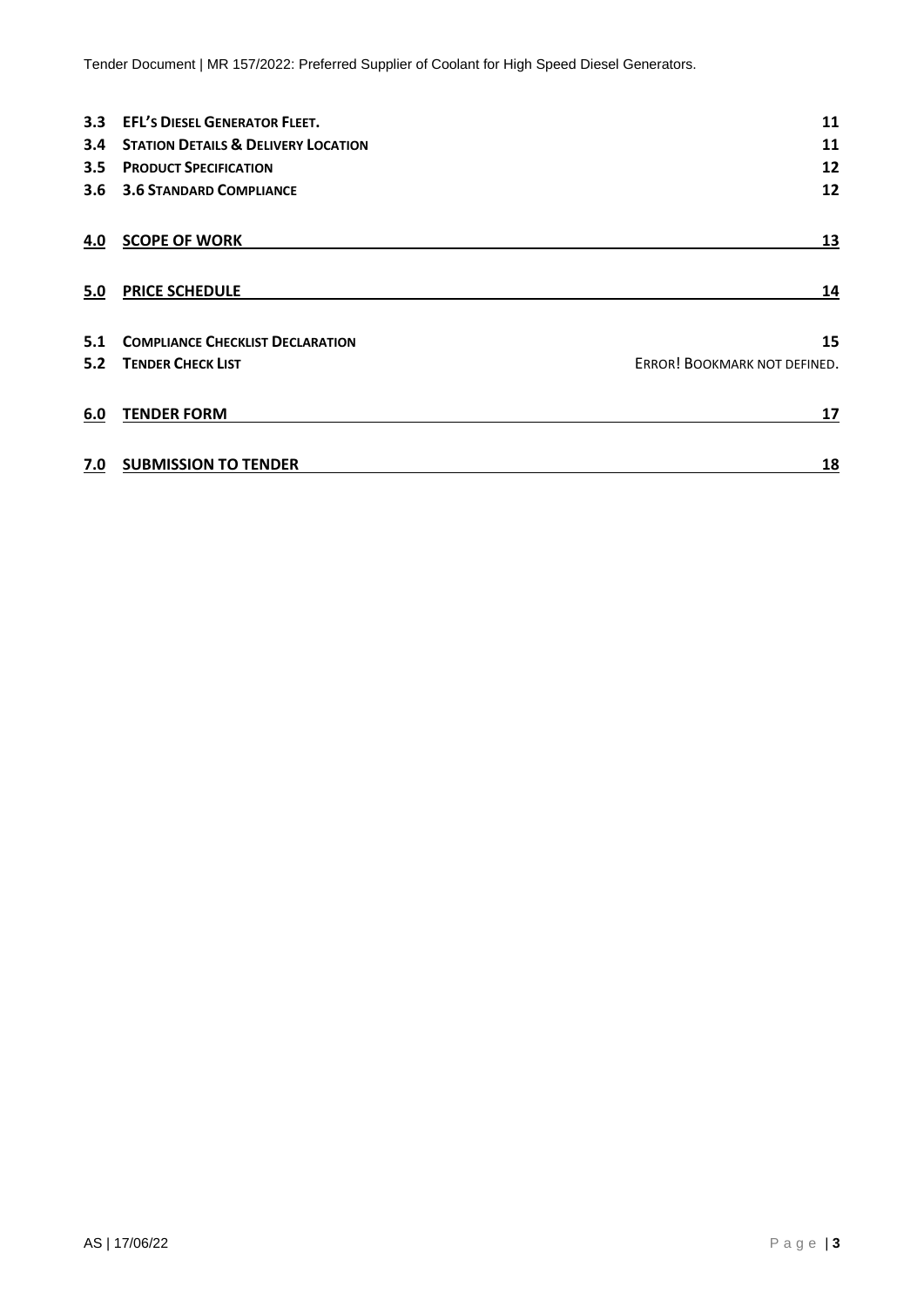## **1.0 INVITATION FOR TENDERS**

<span id="page-3-0"></span>Energy Fiji Limited is inviting bids for supply of Coolant for Diesel Generator located at various EFL power station. The supplier will be responsible for supplying genuine and reliable coolant as and when requested ensuring the amount requested is supplied in due time before the generator operation is affected. The preferred supplier arrangement will be for a period of 3 (three) years from the date of signing of the contract.

Interested bidders may obtain Tender Document at the EFL website [www.efl.com.fj](http://www.efl.com.fj/) or TenderLink website<https://www.tenderlink.com/efl>

All tenders shall submit all documents required including spares pricing as per price template.

During evaluation of tenders, the company will invite a tenderer or tenderers for discussions, presentations and necessary clarification before awarding of the contract

The tender submissions close on the 29/06/22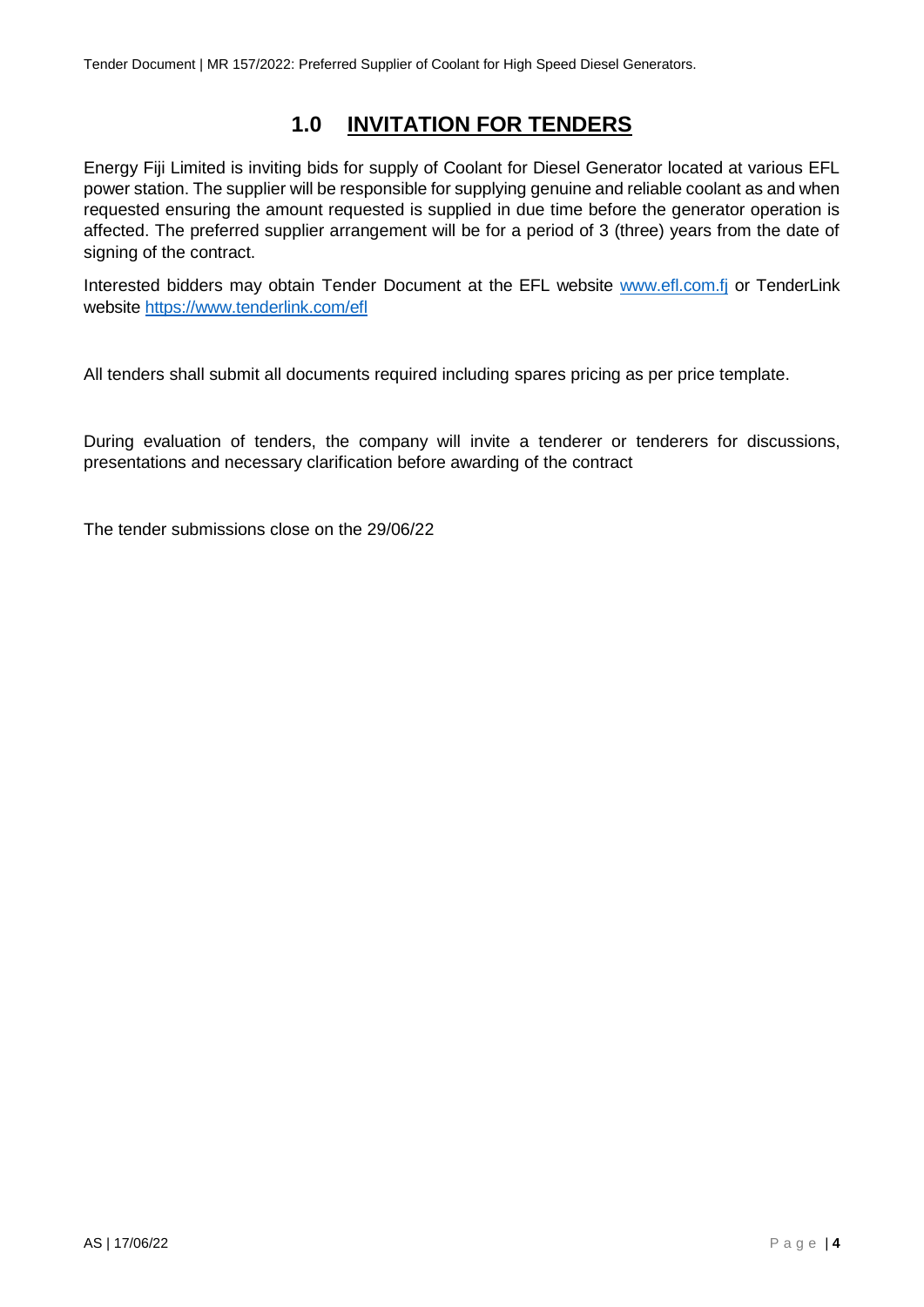## **2.0 INSTRUCTION TO BIDDERS**

#### <span id="page-4-1"></span><span id="page-4-0"></span>**2.1 Eligible Bidders**

- 2.1.1. This invitation is open to all Bidders who have sound financial background, and have previous experience in supplying generator maintenance product, generator part and items
- 2.1.2. Bidders shall provide such evidence of their continued eligibility satisfactory to EFL as EFL shall reasonably request.
- 2.1.3. Bidders shall not be under a declaration of ineligibility for corrupt or fraudulent practice.

#### <span id="page-4-2"></span>**2.2 Eligible Materials, Equipment and Services**

- 2.2.1. The materials, equipment, and services to be supplied under the Contract shall have their origin from reputable companies as specified by EFL and from various countries and all expenditures made under the Contract will be limited to such materials, equipment, and services. Upon request, bidders may be required to provide evidence of the origin of materials, equipment, and services.
- 2.2.2. For purposes of this Contract, "services" means the works and all project-related services including design services.
- 2.2.3. For purposes of this Contract, "origin" means the place where the materials and equipment are mined, grown, produced or manufactured, and from which the services are provided. Materials and equipment are produced when, through manufacturing, processing or substantial or major assembling of components, a commercial recognized product results that is substantially different in basic characteristics or in purpose or utility from its components.
- 2.2.4. The materials, equipment and services to be supplied under the Contract shall not infringe or violate any industrial property or intellectual property rights or claim of any third party.

#### <span id="page-4-3"></span>**2.3 One bid per Bidder**

2.3.1. Each bidder shall submit only one bid. A bidder who submits or participates in more than one bid will cause all those bids to be rejected.

#### <span id="page-4-4"></span>**2.4 Cost of Bidding**

2.4.1. The bidder shall bear all costs associated with the preparation and submission of its bid and EFL will in no case be responsible or liable for those costs.

#### <span id="page-4-5"></span>**2.5 Site Visits**

2.5.1. No Site Visit required for this tender

#### <span id="page-4-6"></span>**2.6 Contents of the Bidding Documents**

2.6.1. The bidder is expected to examine carefully the contents of this Bidding document. Failure to comply with the requirements of bid submission will be at the bidder's own risk. Bids which are not substantially responsive to the requirements of the bidding documents will be rejected.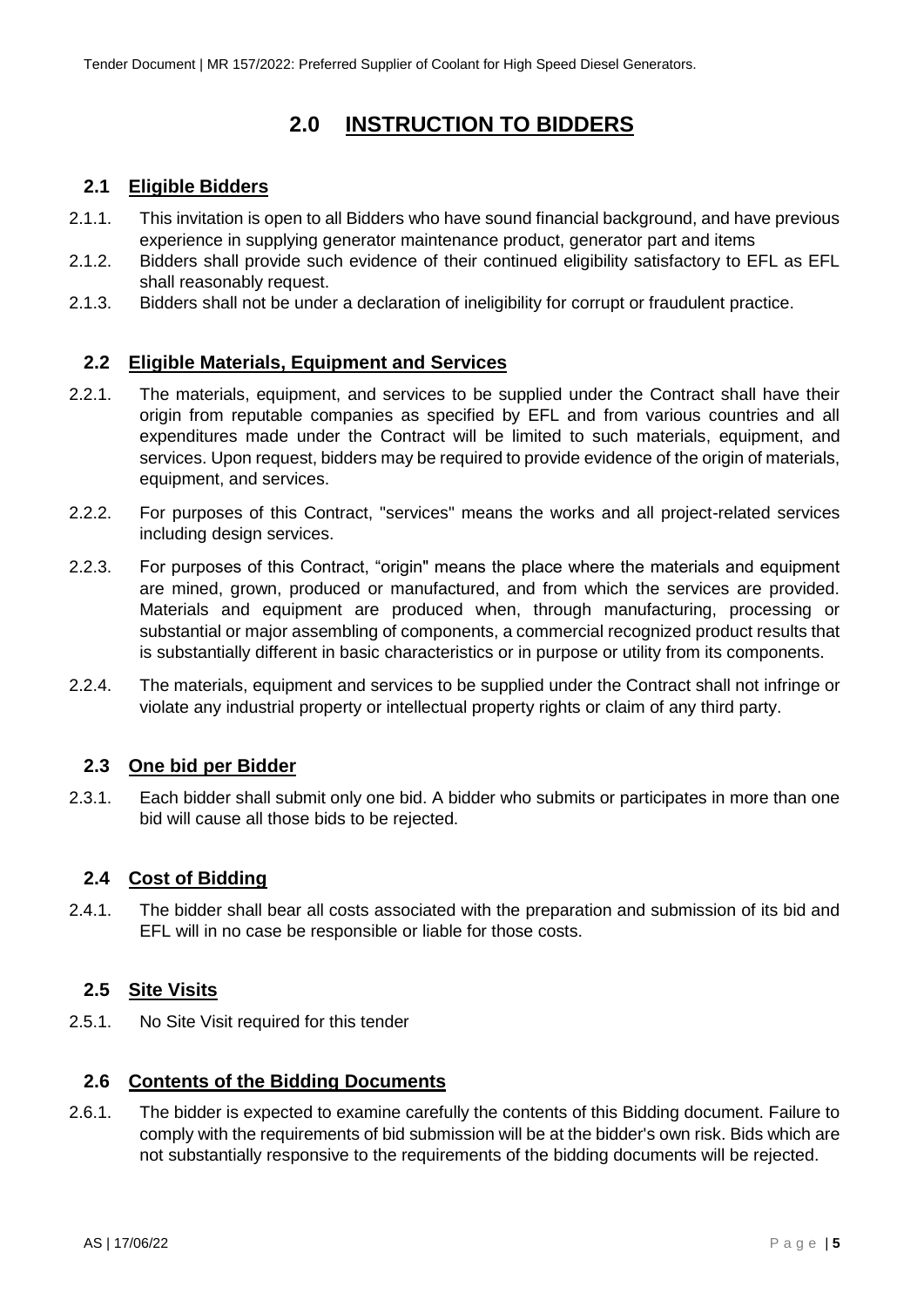- 2.6.2. The following are the mandatory submission of a successful tender bid;
	- Pricing Schedule
	- Program of Works
	- Company Profile (Max 2 pages in standard A4)
		- o Work History Project/ Work done with referee, EFL work history.
		- o Company background
		- o Bidder available resources e.g. Manpower, Machines & Equipment.
		- o OHS Policies or Plan
	- Fiji Revenue & Customs Service (FRCA) compliance
	- Fiji National Provident Fund (FNPF) compliance
	- Signed checklist declaration (Appendix 5.1)

Failure to submit required documents may affect bid compliance even make it non-compliance.

#### <span id="page-5-0"></span>**2.7 Clarification of Bidding Documents**

2.7.1. A prospective bidder requiring any clarification of the bidding documents may notify EFL in writing by email addressed to:

> Jitendra Reddy Manager Procurement, Inventory and Supply Chain 2 Marlow Street, Suva, Fiji Phone: +679 3224 360/9992400 Email: [tenders@efl.com.fj](mailto:tenders@efl.com.fj)

2.7.2. EFL will respond to any request for clarification which it receives earlier than 5 days prior to the deadline for submission of bids.

#### <span id="page-5-1"></span>**2.8 Amendment of Bidding Document**

2.8.1. At any time prior to the deadline for submission of bids, EFL may, for any reason, whether at its own initiative or in response to a clarification requested by a prospective bidder, modify the bidding documents by issuing addenda.

#### <span id="page-5-2"></span>**2.9 Language of Bid**

2.9.1. The bid, and all correspondence and documents related to the bid, exchanged between the bidder and the EFL shall be written in the English language.

#### <span id="page-5-3"></span>**2.10 Bid Prices**

- 2.10.1. Unless specified otherwise, Bidders shall quote for the entire facilities on a "single responsibility" basis such that the total bid price covers all the Supplier's obligations mentioned in or to be reasonably inferred from the bidding documents in respect of the design, manufacture, including procurement and subcontracting (if any), testing and delivery.
- 2.10.2. Bidders shall give a breakdown of the prices in the manner and detail called for in this bidding document, or any issued addenda.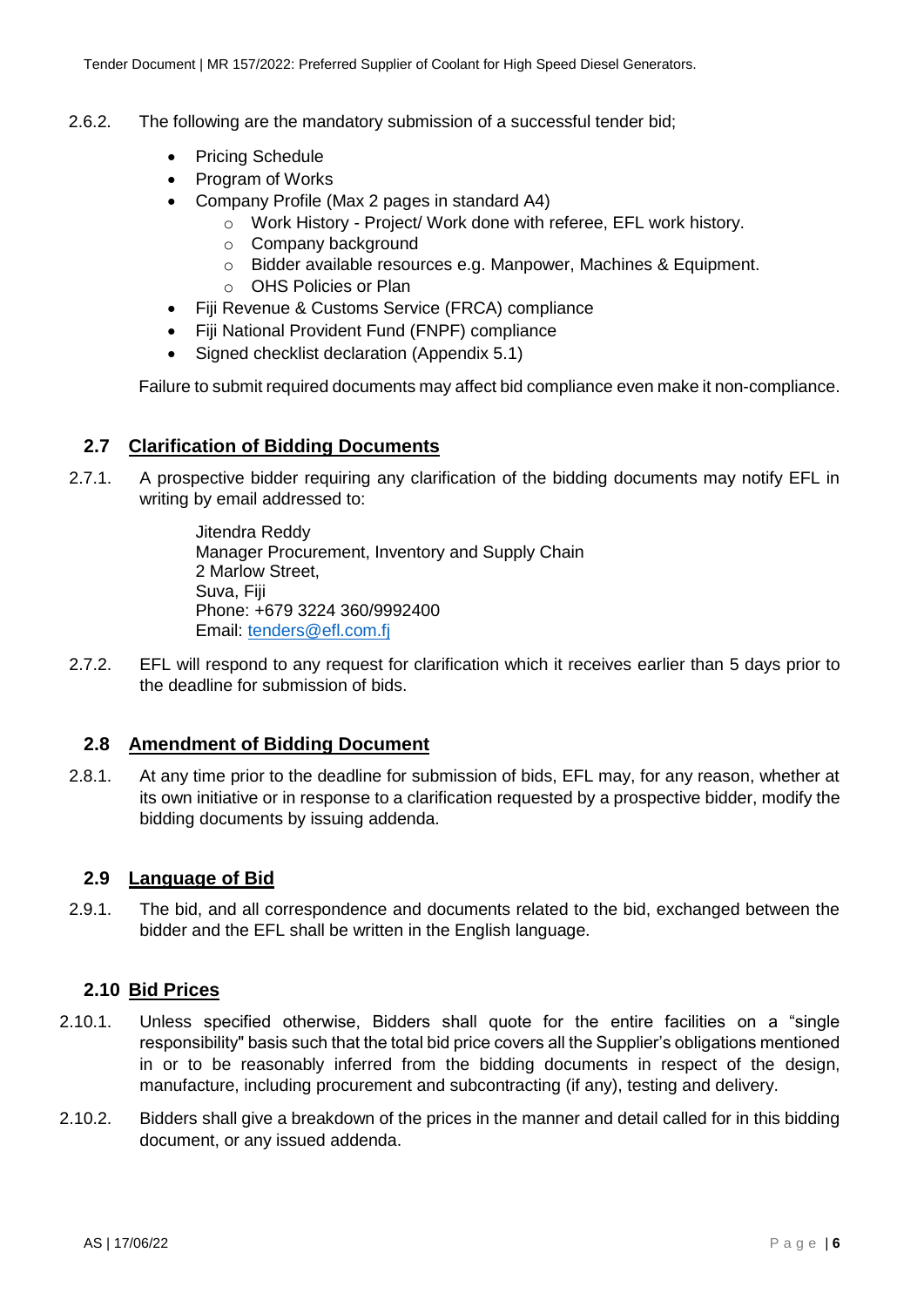2.10.3. For Oversea Suppliers, bids shall be given on Cost Insurance Freight (CIF) or Delivery at Place (DAP) basis the point of delivery shall be Suva/Lautoka port for Sea or Nadi Airport for Air. The term CIF & DAP shall be governed by the rules prescribed in the current edition of Incoterms (i.e. the eighth version - Incoterms 2010), published by the International Chamber of Commerce, Paris. Stated Otherwise with validation. *(not applicable)*

#### <span id="page-6-0"></span>**2.11 Bid Currencies**

2.11.1. Prices shall be quoted in a single currency only.

#### <span id="page-6-1"></span>**2.12 Bid Validity**

2.12.1. Bids shall remain valid for a period of 60 days from the date of Deadline for Submission of Bids specified in Sub-Clause 2.15.

#### <span id="page-6-2"></span>**2.13 Format and Signing of Bids**

- 2.13.1. The bidder shall provide one electronic copy of the Technical and Financial proposals on EFL's electronic tender hosting website; <https://www.tenderlink.com/efl>
- 2.13.2. The bid shall contain no alterations, omissions or additions, except those to comply with instructions issued by EFL, or as necessary to correct errors made by the bidder, in which case such corrections shall be initialled by the person or persons signing the bid.

#### <span id="page-6-3"></span>**2.14 Sealing and Marking of Bids**

2.14.1. Bidders are encouraged to bid via Tenderlink Portal.

#### <span id="page-6-4"></span>**2.15 Deadline for Submission of Bids**

- 2.15.1. Bids must be received by EFL at the address specified above no later than 1600 hours (Fiji Time) 29/06/22.
- 2.15.2. EFL may, at its discretion, extend the deadline for submission of bids by issuing an addendum, in which case all rights and obligations of EFL and the bidders previously subject to the original deadline will thereafter be subject to the deadlines extended.

#### <span id="page-6-5"></span>**2.16 Late Bids**

2.16.1. Any bid received by EFL after the deadline for submission of bids prescribed above will be rejected.

#### <span id="page-6-6"></span>**2.17 Modification and Withdrawal of Bids**

- 2.17.1. The bidder may modify or withdraw its bid after bid submission, provided that written notice of the modification or withdrawal is received by EFL prior to the deadline for submission of bids.
- 2.17.2. No bid may be modified by the bidder after the deadline for submission of bids.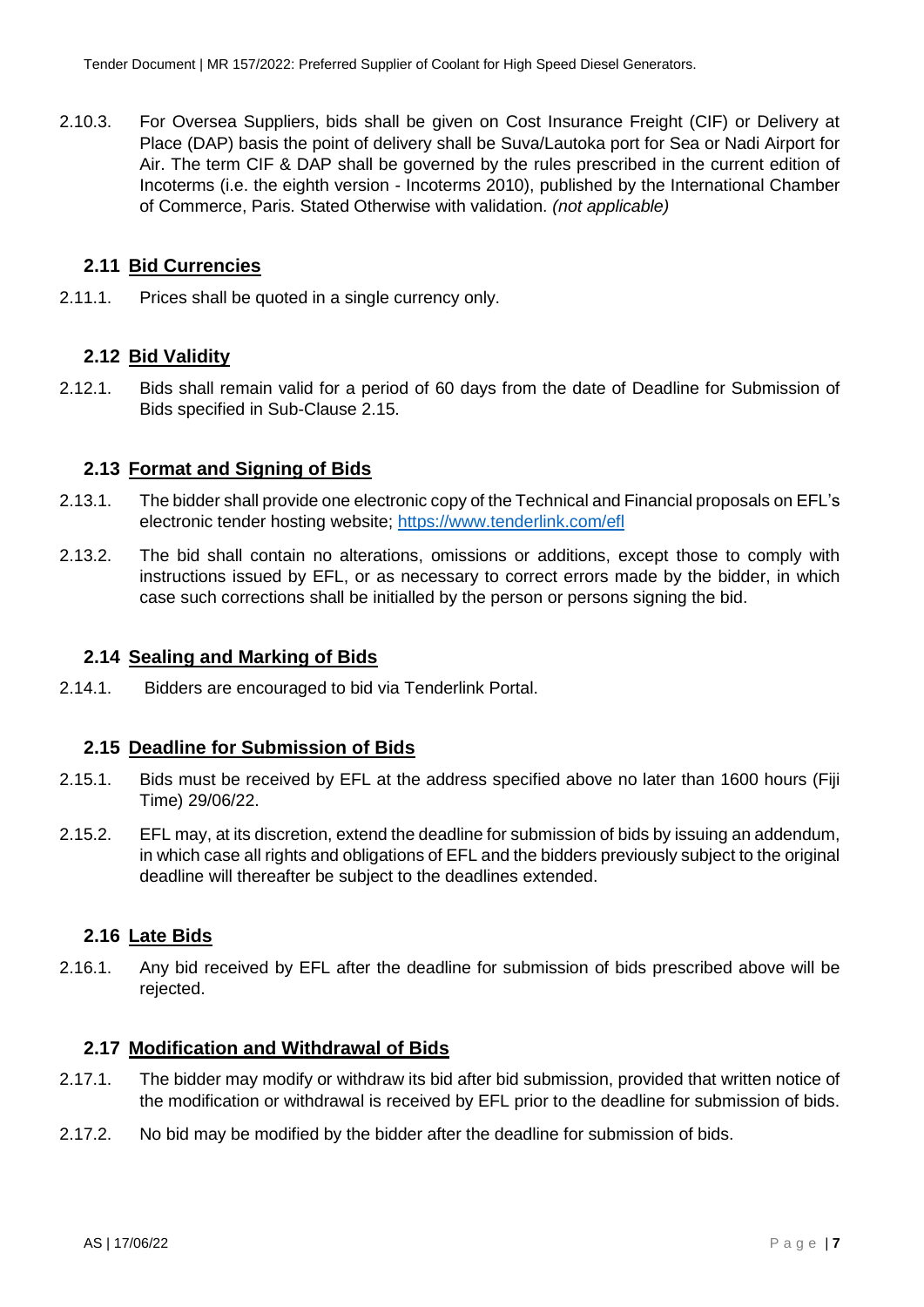#### <span id="page-7-0"></span>**2.18 Rejection of one or all Bids**

2.18.1. EFL reserves the right to accept or reject any bid, and to annul the bidding process and reject all bids, at any time prior to award of Contract, without thereby incurring any liability to the affected bidder or bidders or any obligation to inform the affected bidder or bidders of the grounds for the rejection.

#### <span id="page-7-1"></span>**2.19 Process to be Confidential**

- 2.19.1. Information relating to the examination, clarification, evaluation and comparison of bids and recommendations for the award of a contract shall not be disclosed to bidders or any other persons not officially concerned with such process.
- 2.19.2. Any effort by a bidder to influence EFL's processing of bids or award decisions may result in the rejection of the bidder's bid.
- 2.19.3. Lowest bid will not necessarily be accepted as successful bid.

#### <span id="page-7-2"></span>**2.20 Clarification of Bids**

2.20.1. To assist in the examination, evaluation and comparison of bids, EFL may, at its discretion, ask any bidder for clarification of its bid. The request for clarification and the response shall be in writing by email, but no change in the price or substance of the bid shall be sought, offered or permitted except as required to confirm the correction of arithmetic errors discovered by EFL in the evaluation of the bids in.

#### <span id="page-7-3"></span>**2.21 Preliminary Examination**

- 2.21.1. Energy Fiji Limited will examine the tenders to determine whether they are complete, whether any computational errors have been made, whether the documents have been properly signed, and whether the tenders are generally in order.
- 2.21.2. Arithmetical errors will be rectified on the following basis. If there is a discrepancy between the unit price and the total price that is obtained by multiplying the unit price and quantity, the unit price shall prevail, and the total price shall be corrected. If the tenderer does not accept the correction of the errors, its tender will be rejected. If there is a discrepancy between words and figures, the amount in words will prevail.
- 2.21.3. Energy Fiji Limited may waive any minor informality or non-conformity or irregularity in a tender which does not constitute a material deviation, provided such waiver does not prejudice or affect the relative ranking of any tenderer.
- 2.21.4. Prior to the detailed evaluation, pursuant to Clause 21, Energy Fiji Limited will determine the substantial responsiveness of each tender to the tender document. For purposes of these paragraphs, a substantially responsive tender is one, which conforms to all the terms and conditions of the tender document without material deviation Energy Fiji Limited's determination of a tender's responsiveness is to be based on the contents of the tender itself without recourse to extrinsic evidence.
- 2.21.5. If a tender is not substantially responsive, it will be rejected by Energy Fiji Limited and may not subsequently be made responsive by the tenderer by correction of the nonconformity.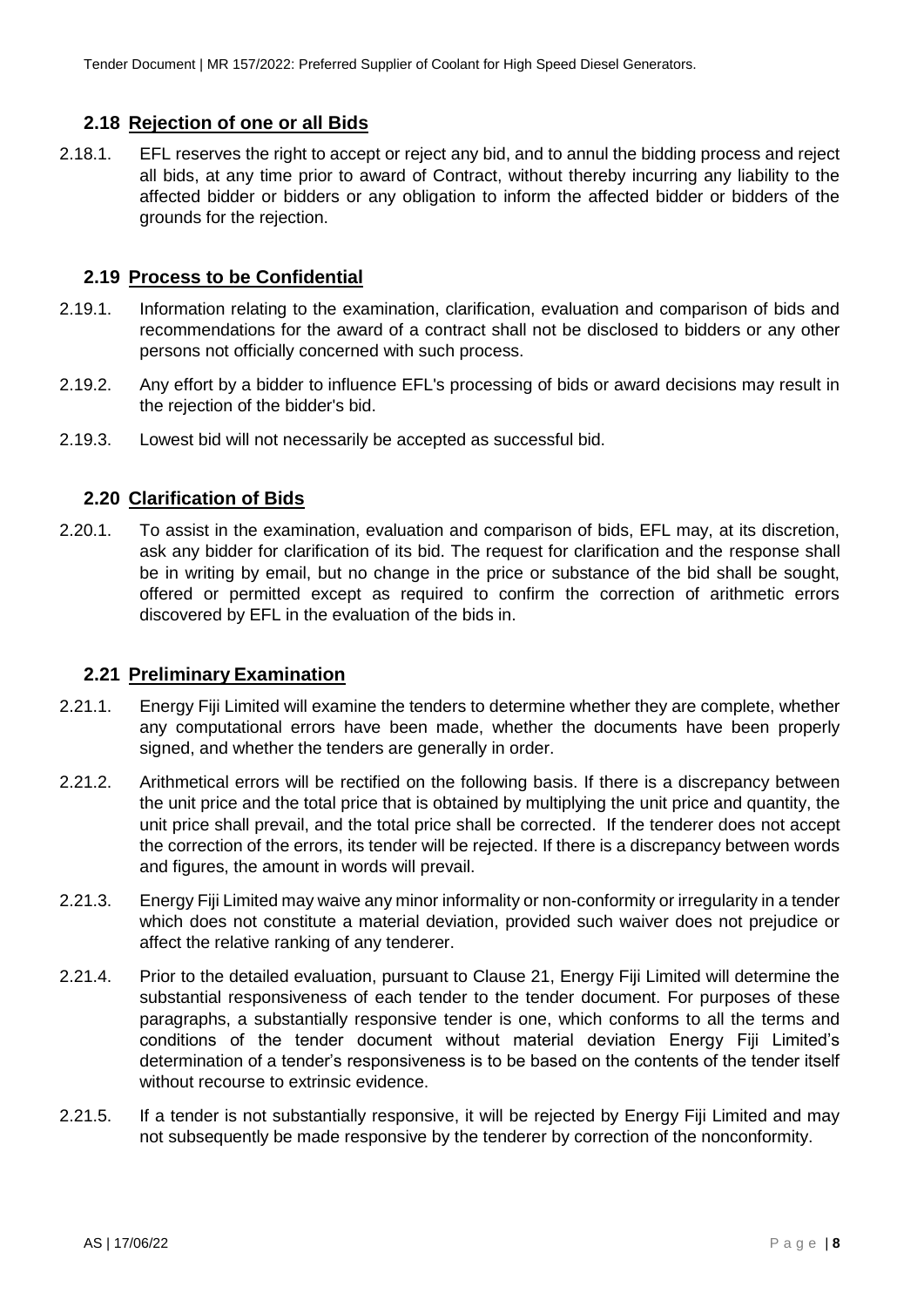## **3.0 TECHNICAL SPECIFICATION**

#### <span id="page-8-1"></span><span id="page-8-0"></span>**3.1 General Information**

A coolant is a substance, typically liquid; that is used to reduce or regulate the temperature of a system via Radiator. An ideal coolant has high thermal capacity, low viscosity, is low-cost, non-toxic, chemically inert and neither causes nor promotes corrosion of the cooling system. Some applications also require the coolant to be an electrical insulator.

Diesel Generator create a great deal of energy by burning diesel. Some of this energy is used to produce electricity (around one third), the other two thirds of the energy produced is converted to heat. Around half of this heat goes out of the exhaust, whilst the remaining heat remains inside the engine block.

Diesel Generator's engine need a way of cooling down else they will continue to increase in temperature until the working metal components inside will begin to literally melt, fuse together and the engine will seize. Engine coolant is a water based liquid that absorbs the heat from the engine. The engine coolant becomes hot itself and so is transferred to a radiator located at the front of the engine. Veins in the radiator contain the hot coolant which is air cools mostly by engine driven fans. Airflow through the veins is maintained by this fan.

Reference product has included in the appendix.

#### <span id="page-8-2"></span>**3.1.1 Preliminary and General Conditions**

The contractor shall furnish all labour, equipment, transportation and services as necessary to complete all projected work included in this specifications.

#### <span id="page-8-3"></span>**3.1.2 Site Location**

• **EFL Power Stations** 

#### <span id="page-8-4"></span>**3.1.3 OHS Requirements**

The contractor shall at times comply with all Energy Fiji Limited's HSE Regulations currently in force.

#### <span id="page-8-5"></span>**3.1.4 Building Conditions**

The contractor is advised to visit and assess the site and existing premises prior to tendering, as no claim will be allowed on the grounds of ignorance of the conditions existing.

#### <span id="page-8-6"></span>**3.1.5 Work Plan**

The contractor shall prepare a Work Programme, Work Safety Plan/Risk Assessment Plan in accordance and shall submit the plan to the property officer for his approval before commencing with work on the site.

#### <span id="page-8-7"></span>**3.1.6 Site Safety Management System**

The contractor shall establish and maintain a Site Safety Management that ensures the safety of all persons on the site in accordance with the requirements of the Energy Fiji Limited Occupational Health and Safety Policy and the Health and Safety at Work Act, 1996 requiring strict compliance by the parties here to. The Contractor is to obtain all approvals from Ministry of Labour for any scaffolding to be used on the site. All PPE's and other safety equipment's will be checked by EFL's Health and Safety Department (HSE) to confirm if they are in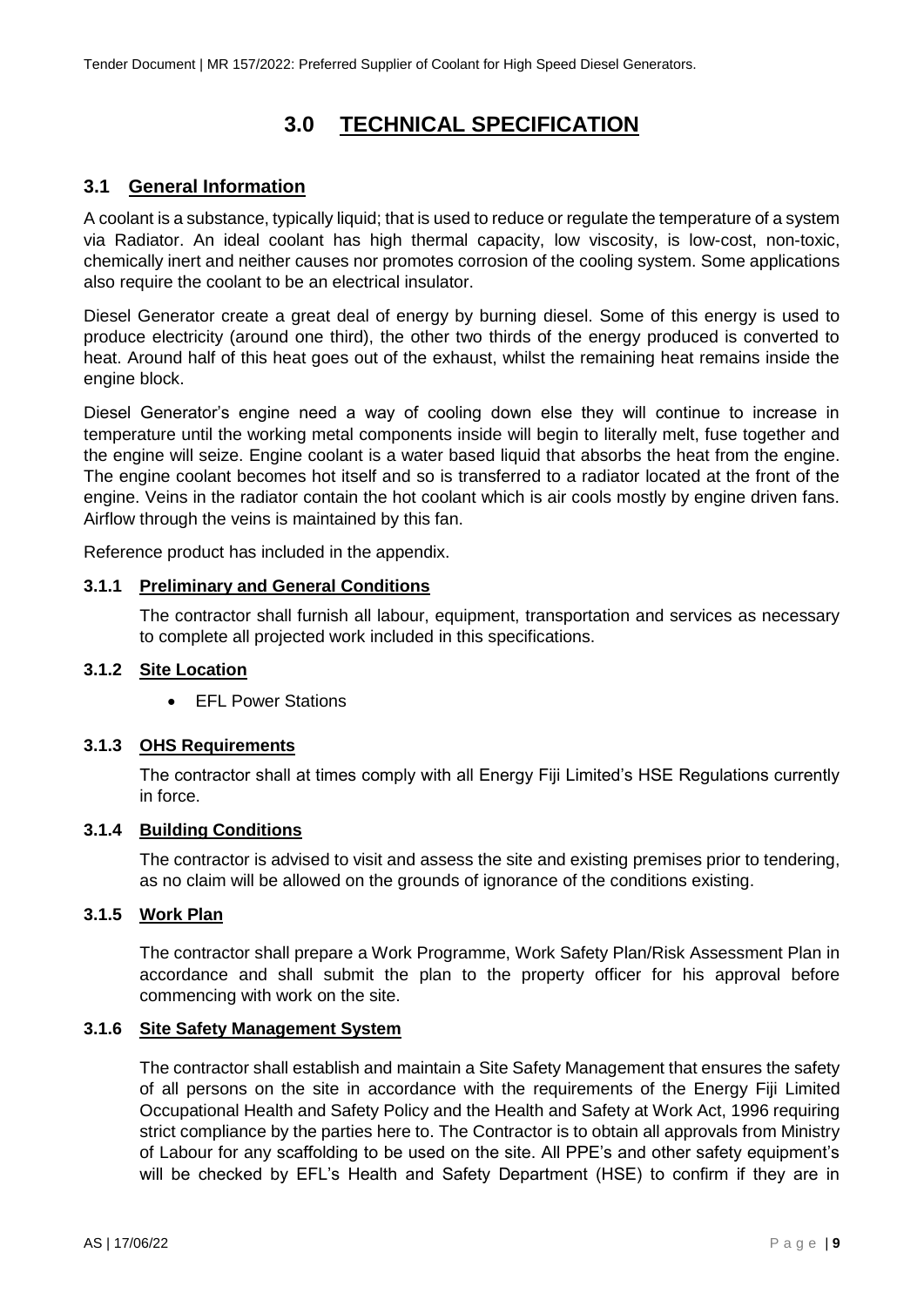compliance with the relevant current safety standards. No work shall commence prior to approvals given from EFL's HSE Department. (Mandatory Requirement)

EFL will carry out an induction for the contractor and its members to familiarize with the Energy Fiji Limited Occupational Health and Safety Policy.

#### <span id="page-9-0"></span>**3.1.7 Environmental Control**

Comply with all environmental protection provisions in the contract and the requirements of any statute, by law, standard and the like related to environmental protection.

#### <span id="page-9-1"></span>**3.1.8 Protection of People and Property**

The contractor shall keep all persons (workers) under control and within the boundaries of the site. He will be held responsible for the care of the existing premises and works generally until completion.

#### <span id="page-9-3"></span><span id="page-9-2"></span>**3.1.9 Duration of supply**

The Goods shall be delivered within 5 days after receiving of purchase order. Delivery must be for a complete schedule. Partial delivery shall not be accepted.

#### <span id="page-9-4"></span>**3.1.10 Storage of Materials and Equipment's**

Materials and equipment's stored on site must not pose any danger to property and minimize hazards to persons, materials and equipment. Keep storage area neat and tidy. Take proper precautions to keep poisonous and other injurious substance in place secured against access by unauthorised person.

#### <span id="page-9-5"></span>**3.1.11 Care of the Works**

The contractor shall keep all persons under control and within the boundaries of the site. He will be held responsible for the care of the existing premises and works generally until completion.

#### <span id="page-9-6"></span>**3.1.12 Tobacco/Alcohol/Drug Free Environment**

EFL maintains tobacco, alcohol and drug free environment. Any personnel of the contractor found violating the policy will be requested to remove the product and themselves from the sites. Offensive language or actions are not acceptable. The EFL shall have the absolute right to require replacement of any employee the EFL deems objectionable to work on EFL premises.

#### <span id="page-9-7"></span>**3.2 Insurances**

The Contractor shall be solely responsible for all relevant insurance covers for person, tools, plants and equipment involved in carrying out the Works. The Contractor must obtain and maintain all relevant insurance covers at all material times sufficient to cover any loss or costs that may be incurred which the Contractor is liable for in connection with the duration and Scope of Works, including:

- Contractors All Risk
- Public Liability and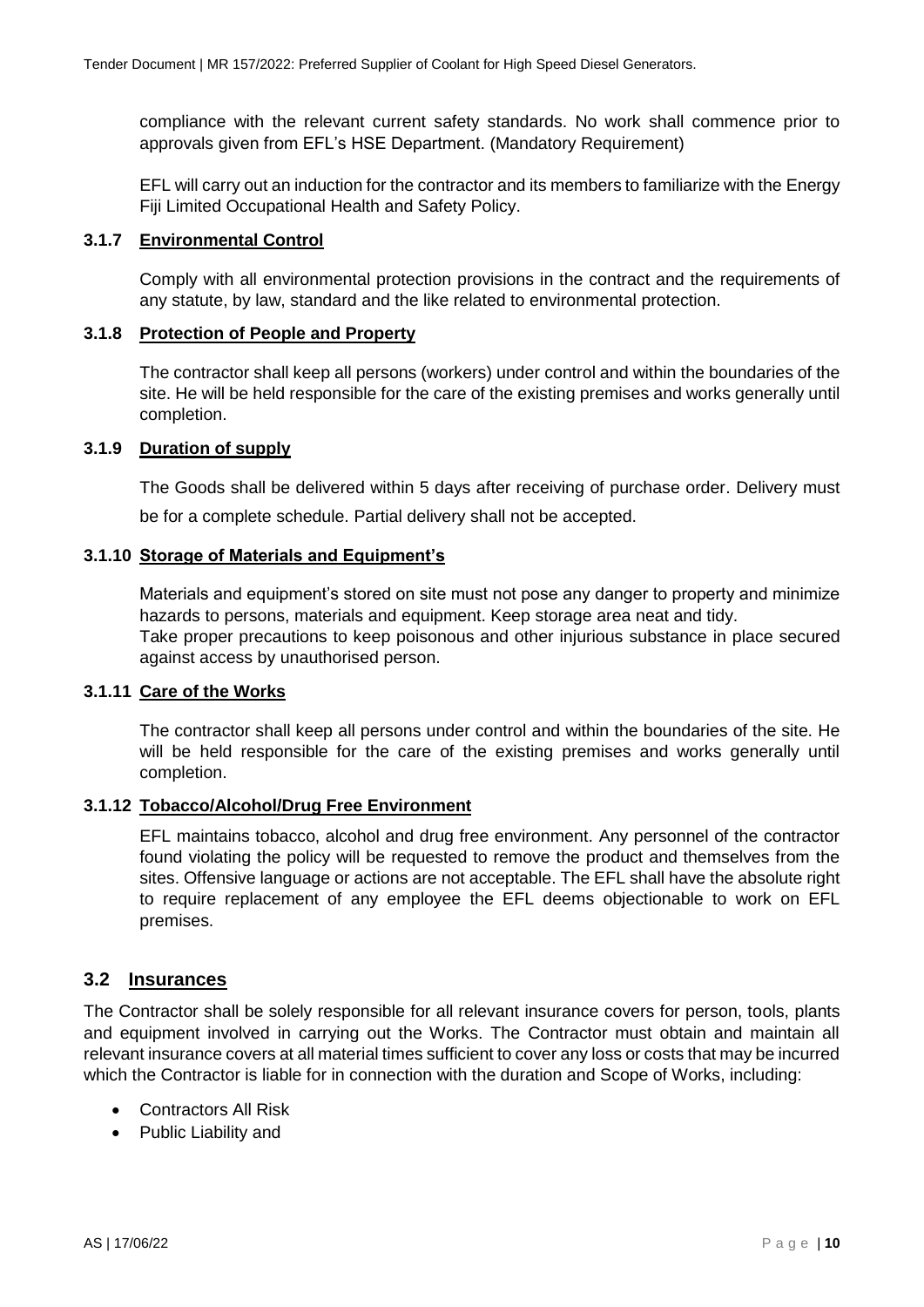Tender Document | MR 157/2022: Preferred Supplier of Coolant for High Speed Diesel Generators.

#### <span id="page-10-0"></span>**3.3 EFL's Diesel Generator Fleet.**

Listed below are the generators that the Battery shall be compatible with:

- 1. Cummins
	- Cummins KTA50-G3
	- Cummins QSK60-G4
	- Cummins QSK38-G3
	- Cummins QSK23-G3
- 2. CAT
	- Caterpillar 3516 (DI, EFI & DITA)
	- Caterpillar 3412
	- Caterpillar C-18
- 3. Ruston
	- Ruston 16RK270
	- Ruston 12RK270
- 4. FG Wilson
	- Perkins 4016-61TR62

#### <span id="page-10-1"></span>**3.4 Station Details & Delivery Location**

| <b>Location</b>               | <b>Generator Models</b>                                                        | <b>Delivery Address</b>       |  |  |
|-------------------------------|--------------------------------------------------------------------------------|-------------------------------|--|--|
| <b>Viti Levu</b>              |                                                                                |                               |  |  |
| <b>Rokobili Power Station</b> | <b>Cummins QSK38</b>                                                           |                               |  |  |
| Deuba Power Station           | <b>CAT 3516</b><br>Cummins QSK60<br>Cummins KTA 50<br>Perkins 4016-61TR62      | <b>Rokobili Power Station</b> |  |  |
| Korovou Power Station         | <b>Cummins KTA50</b><br>CAT3412<br>Caterpillar C-18                            |                               |  |  |
| Sigatoka Power Station        | <b>Cummins QSK60</b><br>CAT 3516<br><b>Cummins KTA50</b>                       | At Location                   |  |  |
| Nadi Power Station            | <b>Cummins QSK60</b><br><b>Cummins KTA50</b>                                   |                               |  |  |
| <b>Qeleloa Power Station</b>  | CAT 3516B<br>Cummins KTA50                                                     | EFL Navutu Depot.             |  |  |
| <b>Rakiraki Power Station</b> | CAT 3516                                                                       |                               |  |  |
|                               | Vanua Levu                                                                     |                               |  |  |
| Labasa Power Station          | Ruston 12RK270<br>Ruston 16RK270<br>CAT 3516<br>Cummins KTA50<br>Cummins QSK60 | At Location                   |  |  |
| Savusavu Power Station        | CAT 3516<br><b>Cummins KTA50</b>                                               | At Location                   |  |  |
| Ovalau                        |                                                                                |                               |  |  |
| Levuka Power Station          | CAT3412<br>Cummins QSK23                                                       | At Location                   |  |  |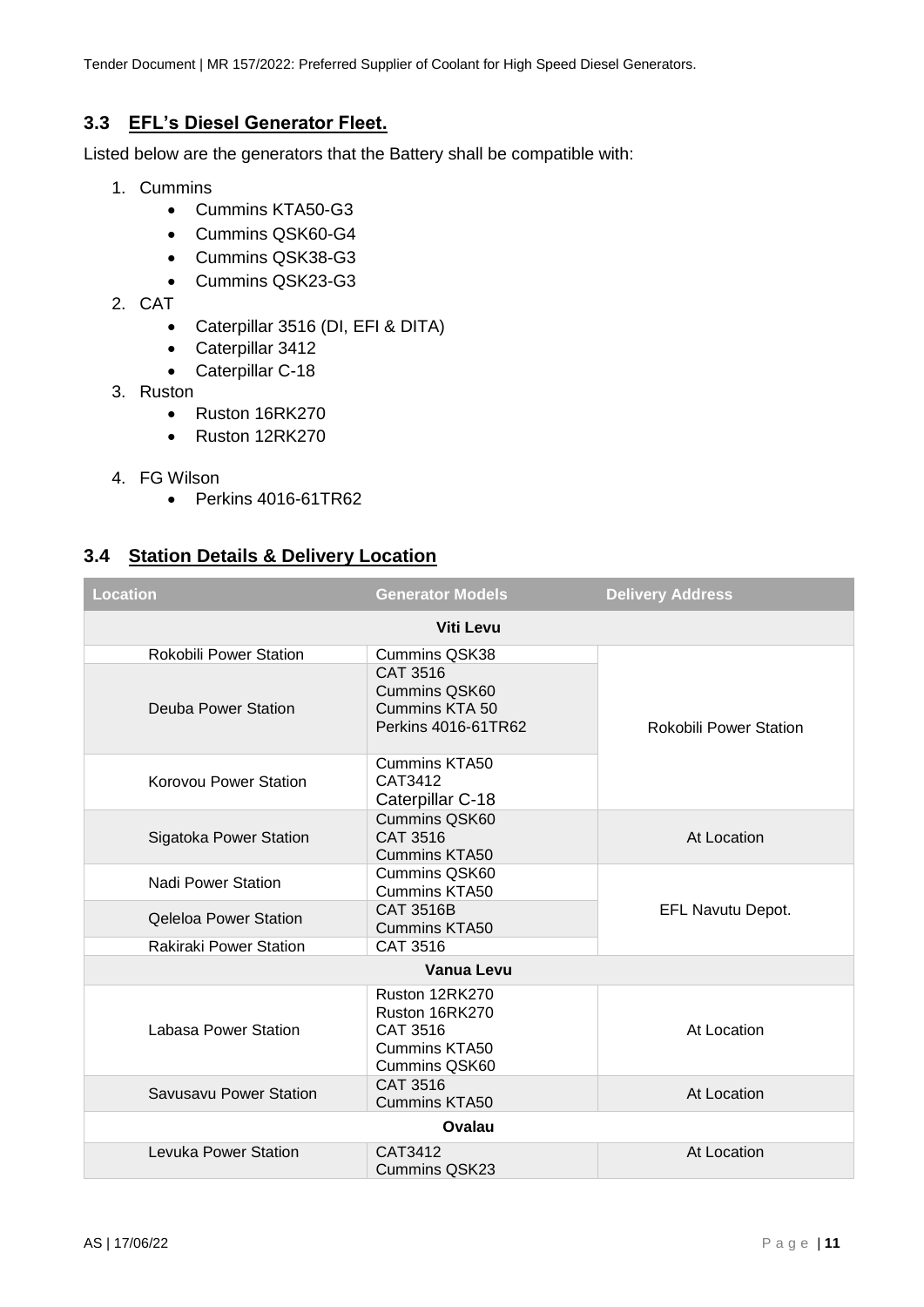| ⊺aveuni                      |               |                |  |  |
|------------------------------|---------------|----------------|--|--|
| <b>Waiyevo Power Station</b> | Cummins KTA50 | At<br>_ocation |  |  |

#### <span id="page-11-0"></span>**3.5 Product Specification**

These are some of the attribute require for suppling Coolant, the Recommended is premix 50/50 ethylene glycol coolant.

| Specification        |                            |  |
|----------------------|----------------------------|--|
| Specific             | Approx. 1                  |  |
| Gravity              |                            |  |
| Density              | <b>Equal Water Density</b> |  |
| PН                   | $\sim$ 10 (Mild alkaline)  |  |
| <b>Boiling Point</b> | More than 105°C            |  |
| Ratio                | Prefer 50/50               |  |
| Corrosion            | <b>Tested OK</b>           |  |
| Cavitation           | <b>Tested OK</b>           |  |

#### <span id="page-11-1"></span>**3.6 3.6 Standard Compliance**

Note the supplied Coolant must comply with the following standards;

- Generator OEM manufacturer recommendation, list stated in 3.2.1;
	- $\triangleright$  Cummins CES 14603
	- Cummins SB 3666132
	- $\triangleright$  Caterpillar
	- $\triangleright$  Ruston
	- $\triangleright$  Perkins
- ASTM D3306
- ASTM D6210
- ASTM D4985
- ASTM D5345
- *(optional)* ASTM D4656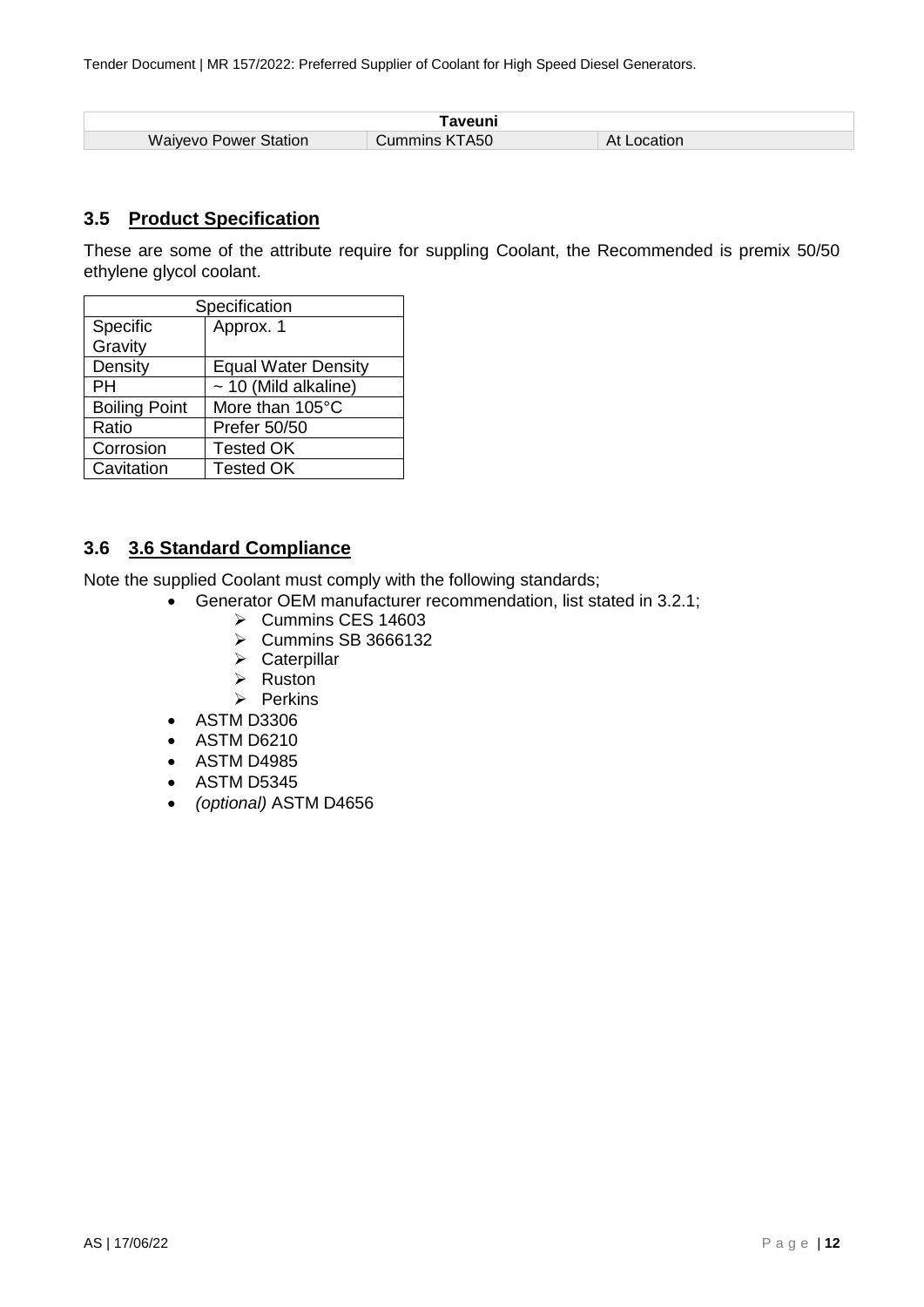## **4.0 SCOPE OF WORK**

#### <span id="page-12-0"></span>**Scope of Supply**

- 1. Bidders are encouraged to price the Coolant according to generator models specified.
- 2. The price stated should be delivery price at VIP [FJD] (inclusive of freight and other handling costs).
- 3. Delivery times to be stated as well. Norm is 5-10 working days on individual request.
- 4. OEM recommended Coolant will only be accepted.

### 5. **Coolant specification sheets should be included together with product guarantee. This is a mandatory as part of the bid submission.**

6. Supply of Coolant will be done on a continual "as per need basis" – basically during maintenance periods on specific engines. Hence delivery times play an important role in ensuring that the generators are operational in the shortest time available – bidders hence should have adequate stock present to meet demands.

7. Delivery to site will FOC for any site or included in the bid.

8. Approximate supply of coolant per year 20-25 drums (208 Litres)

#### **Note:**

- Supplier shall be equipped with full PPE while entering the power stations.
- All EFL OHS requirements shall be followed.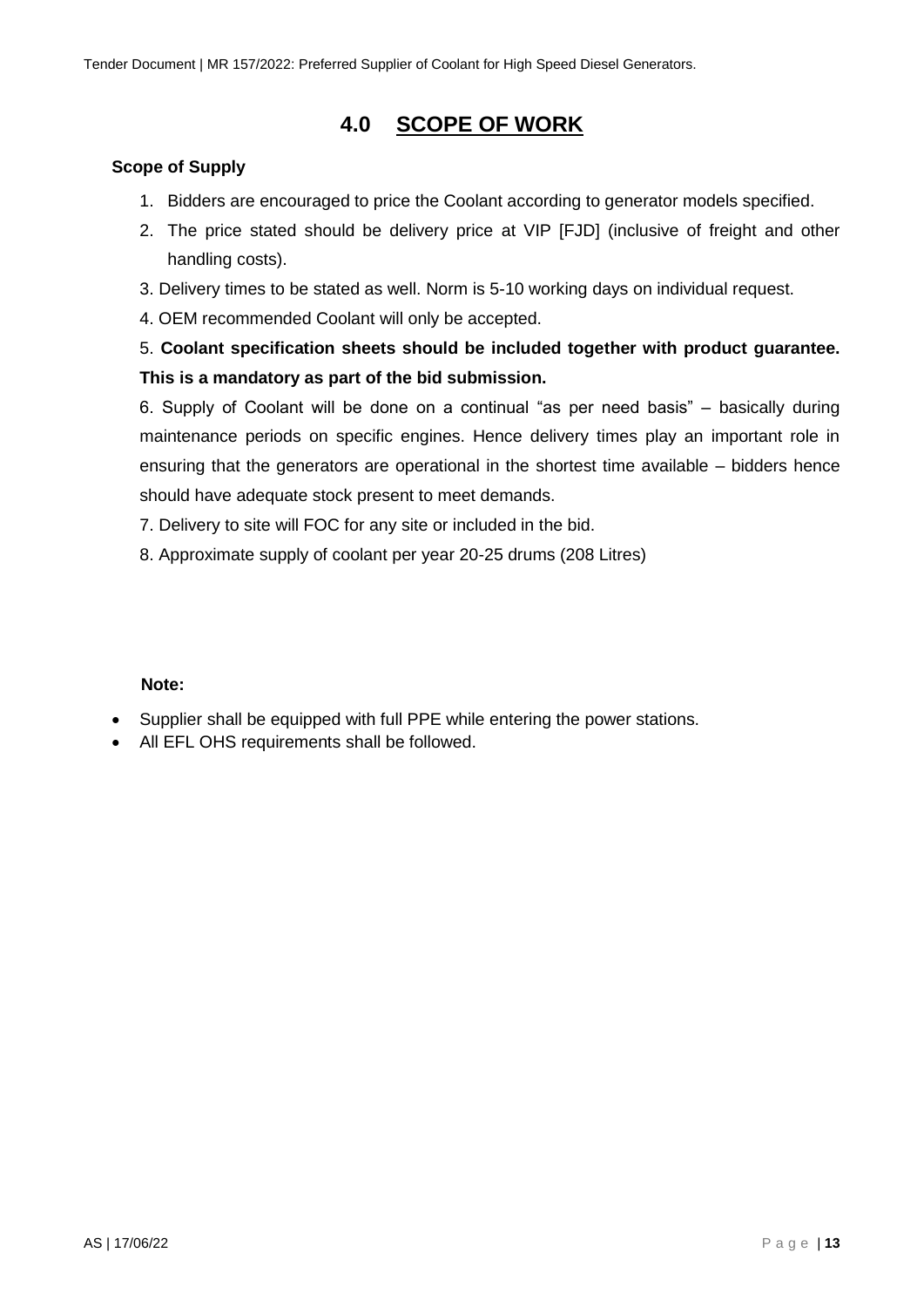## **5.0 PRICE SCHEDULE**

#### **Preferred Supplier of Coolant for High Speed Diesel Generators.**

<span id="page-13-0"></span>\_\_\_\_\_\_\_\_\_\_\_\_\_\_\_\_\_\_\_\_\_\_\_\_\_\_\_\_\_\_\_\_\_\_\_\_\_\_\_\_\_\_\_\_\_\_\_\_\_\_\_\_\_\_\_\_\_\_\_\_\_\_\_\_\_\_\_\_\_\_\_\_\_\_\_\_\_

| Item | <b>Description</b>            | <b>Product Detail</b> | Volume of<br>Product (208L)<br>Drum | <b>Unit Price</b><br>Currency: |
|------|-------------------------------|-----------------------|-------------------------------------|--------------------------------|
|      | <b>Coolant for Generators</b> |                       | 1                                   |                                |
|      | <b>Total (VEP)</b>            |                       |                                     |                                |
|      | %)<br>VAT (                   |                       |                                     |                                |
|      | <b>Total (VIP)</b>            |                       |                                     |                                |

#### **Notes**:

- 1. Technical;
	- a. The bids must as per the Technical Specifications in the Tender Documents. Bids that do not conform to the technical Specification will be disqualified
	- b. Tenderers shall provide proof of successful completion within the stipulated delivery period of similar contracts undertaken in the past.
	- c. Documentary evidence to prove that the items offered comply with the Technical Specification must be provided.
	- d. Contractor to verify all drawing measurements onsite.
	- e. The Supplier/ Contractor shall provide a warrants for Goods or services for provided unless stated otherwise.
	- f. EFL's Engineer or his representative shall have the right to inspect and/or to witness test the Goods at the factory or place of manufacture, for their conformity to the specifications
	- g. The Goods supplied under this Contract shall conform to the standards mentioned in the Technical **Specifications**
- 2. Financial;
	- a. In case of discrepancy between unit and total cost, the unit cost shall prevail
	- b. Any advance payment will require a bank guarantee. And this added cost will be beared by bidder
	- c. The currency used in the tender bid prices must be indicated in the tender bid
	- d. Prices shall be fixed during the Supplier's performance of the Contract and not subject to variation on any account.
	- e. EFL financial terms are applicable for these works.
	- f. For Foreign Supplier, any On-Shore work with incur a withholding Tax of 15% e.g. commissioning, training etc.
- 3. EFL Energy Fiji Limited uses Federation Internationale Des Ingenieurs Conseil (FIDIC) Contract template. General conditions of this contract shall be governed by it.
- 4. EFL have right to spilt award, tender may be awarded to multiple suppliers. And Minimum order quantity (MOQ) will not be acceptable.
- 5. All clarification request must be sent 5 days prior to the deadline for submission of bids
- 6. Price Schedule must be typed and stamped on the bid submission.
- 7. Failure to submit required documents may affect bid compliance. Failure to submit mandatory items as stated in Compliance Checklist will result in non-compliance.
- 8. Contractor shall provide all materials, tools equipment and labour necessary to perform works.
- 9. A detailed work plan to be provided with expected date for the works.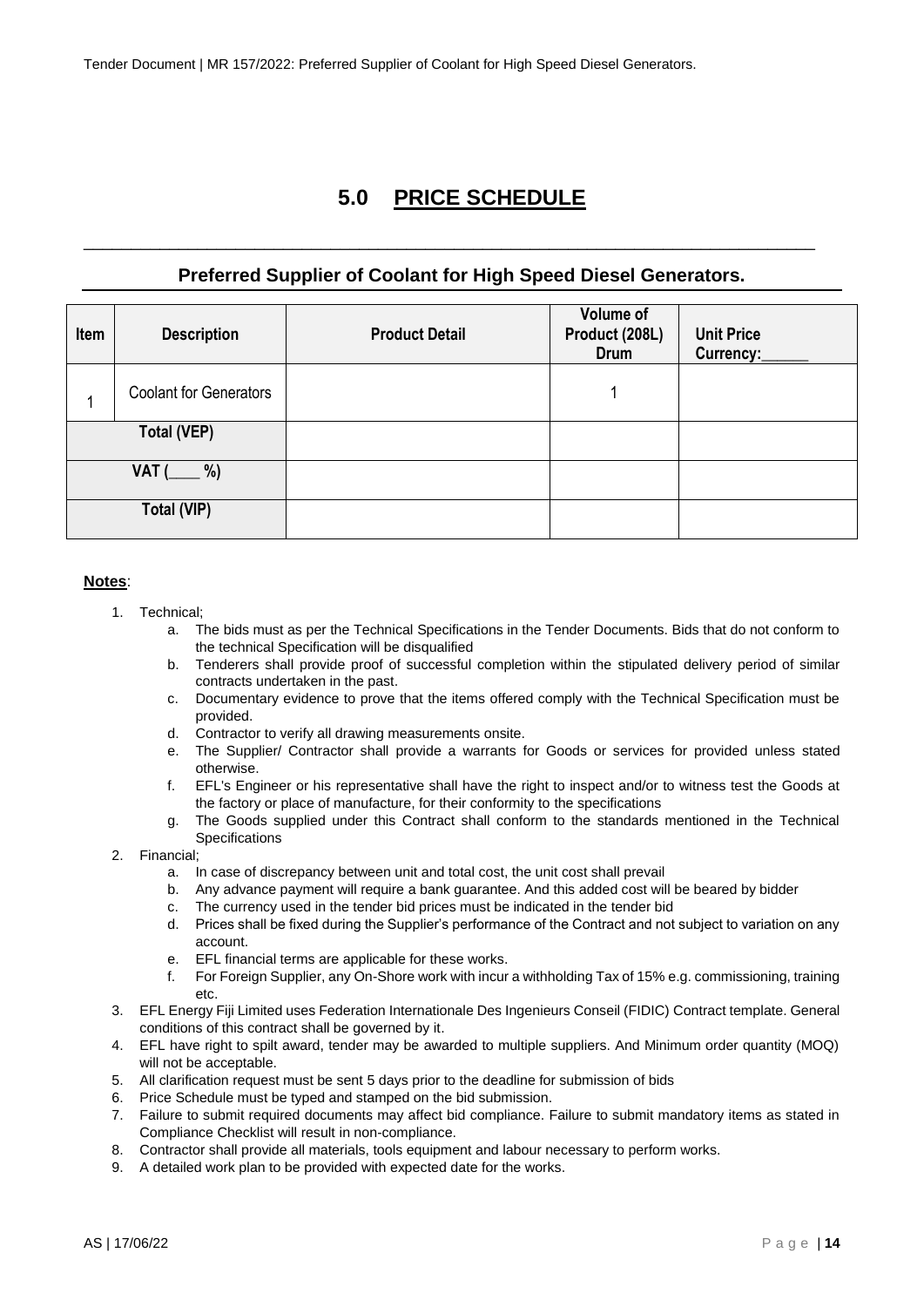- 10. Installation & Commissioning works must incorporate all cost incur for this activity e.g. travel, accommodation, visa etc.
- 11. All Sub-contractors to be used for any part of the works are to be declared.
- 12. Site Visit mandatory.

#### <span id="page-14-0"></span>**5.1 Compliance Checklist Declaration**

of the contract of the contract of  $\overline{a}$  located at confirm that the bid submitted for the following tender

MR 157/2022 : Preferred Supplier of Coolant for High Speed Diesel Generators. bid complies with the mandatory bidder submission as stated in Sub Clause 2.6;

|                                                                                                                                                                                    | Yes | No | <b>Details</b> |
|------------------------------------------------------------------------------------------------------------------------------------------------------------------------------------|-----|----|----------------|
| <b>Commercial</b>                                                                                                                                                                  |     |    |                |
| <b>Price Schedule</b>                                                                                                                                                              |     |    |                |
| <b>Company Profile</b>                                                                                                                                                             |     |    |                |
| Detailed Scope of Work/Supply                                                                                                                                                      |     |    |                |
| Program [preferred Gantt Chart]<br>(If Applicable)                                                                                                                                 |     |    |                |
| Payment Term (comply with EFL Credit term -<br>30 days)                                                                                                                            |     |    |                |
| Price Validity [preferred 90 days]                                                                                                                                                 |     |    |                |
| Insurance policy                                                                                                                                                                   |     |    |                |
| Valid FNPF Compliance certificate (if applicable)                                                                                                                                  |     |    |                |
| Valid FRCS Compliance certificate (if applicable)                                                                                                                                  |     |    |                |
| Registration<br>Valid<br><b>Business</b><br>certificate<br>(if<br>applicable)                                                                                                      |     |    |                |
| <b>Technical</b>                                                                                                                                                                   |     |    |                |
| Duration of supply (timeline)                                                                                                                                                      |     |    |                |
| Confirm delivery on the mentioned location.                                                                                                                                        |     |    |                |
| Company's capabilities & Background<br>(resources, staff cv, etc.)                                                                                                                 |     |    |                |
| History of similar supply                                                                                                                                                          |     |    |                |
| Product specification sheet                                                                                                                                                        |     |    |                |
| <b>Experience with EFL</b>                                                                                                                                                         |     |    |                |
| <b>Scope of Works</b>                                                                                                                                                              |     |    |                |
| Statement of Exclusion or Amendment for<br>Tender Specification (if Any)<br>Note that these authorizations are meandatamy automiacion for a quessesful tender hid. This deeleratio |     |    |                |

Note that these submissions are mandatory submission for a successful tender bid. This declaration must be signed and submit as well.

| Name:     |  |
|-----------|--|
| Position: |  |
| Company:  |  |
| Sign Off: |  |
| Date:     |  |
|           |  |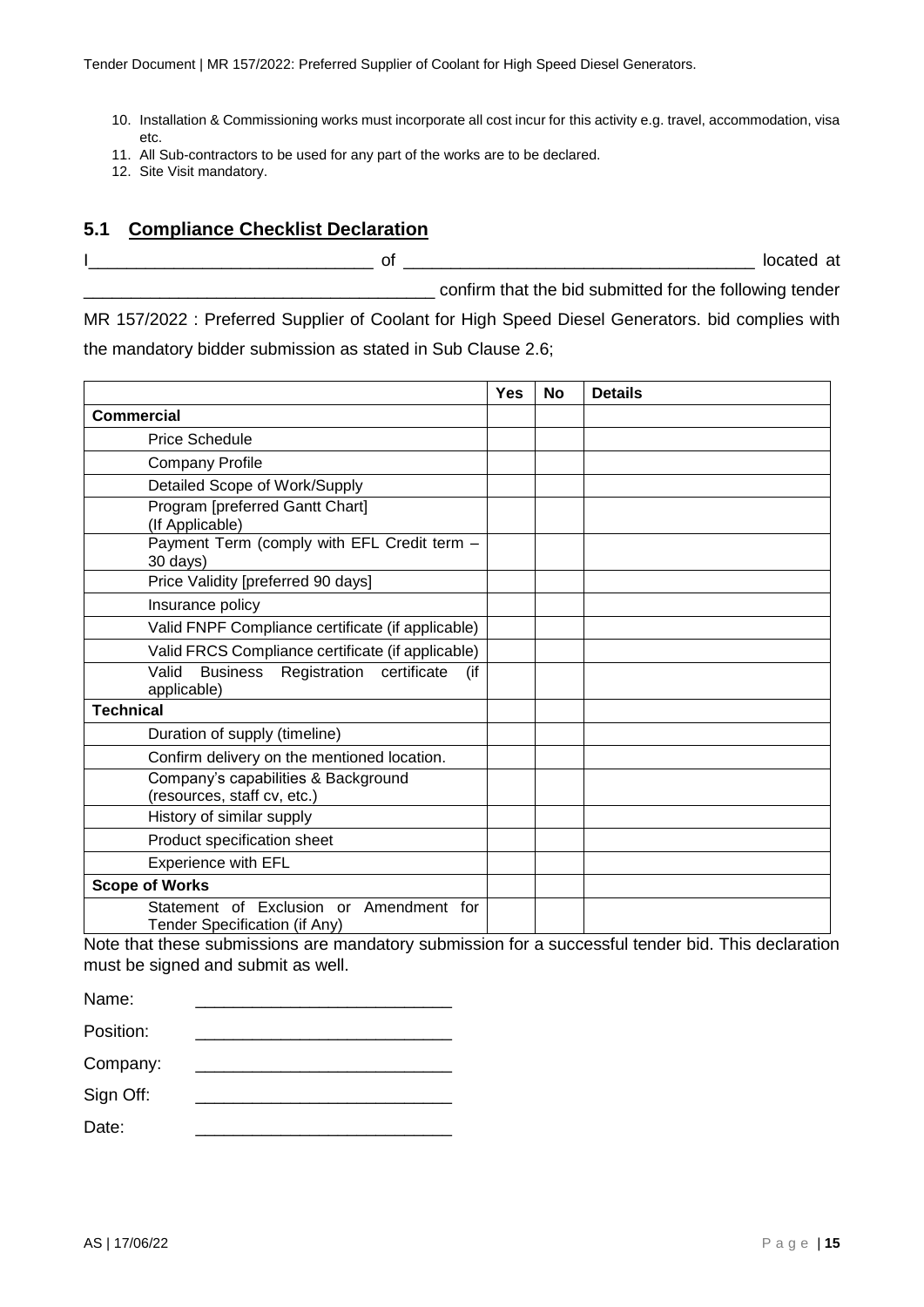Tender Document | MR 157/2022: Preferred Supplier of Coolant for High Speed Diesel Generators.

**5.2**

#### **TENDER CHECKLIST**

#### *The Bidders must ensure that the details and documentation mention below must be submitted as part of their tender Bid*

|    | Tender Number                                                                                                                                                                                                                                 |  |
|----|-----------------------------------------------------------------------------------------------------------------------------------------------------------------------------------------------------------------------------------------------|--|
|    | Tender Name                                                                                                                                                                                                                                   |  |
|    |                                                                                                                                                                                                                                               |  |
|    | (Attach copy of Registration Certificate)                                                                                                                                                                                                     |  |
|    |                                                                                                                                                                                                                                               |  |
|    |                                                                                                                                                                                                                                               |  |
|    |                                                                                                                                                                                                                                               |  |
| 5. | Fax Number: The Committee of the Committee of the Committee of the Committee of the Committee of the Committee                                                                                                                                |  |
| 6. |                                                                                                                                                                                                                                               |  |
| 7. |                                                                                                                                                                                                                                               |  |
| 8. | <b>TIN Number:</b> TIN Number:<br>(Attach copy of the VAT/TIN Registration Certificate - Local Bidders Only (Mandatory)                                                                                                                       |  |
| 9. | FNPF Employer Registration Number: ________ (For Local Bidders only) (Mandatory)                                                                                                                                                              |  |
|    | 10. Provide a copy of Valid FNPF Compliance Certificate (Mandatory- Local Bidders only)                                                                                                                                                       |  |
|    | 11. Provide a copy of Valid FRCS (Tax) Compliance Certificate (Mandatory Local Bidders only)                                                                                                                                                  |  |
|    | 12. Provide a copy of Valid FNU Compliance Certificate (Mandatory Local Bidders only)                                                                                                                                                         |  |
|    |                                                                                                                                                                                                                                               |  |
|    | I declare that all the above information is correct.                                                                                                                                                                                          |  |
|    | Name:<br><u> 1999 - Jan Barbara Barat, prima popular popular popular popular popular popular popular popular popular popula</u>                                                                                                               |  |
|    | Position: ________________                                                                                                                                                                                                                    |  |
|    | Sign:<br><b>Contract Contract Contract Contract Contract Contract Contract Contract Contract Contract Contract Contract Contract Contract Contract Contract Contract Contract Contract Contract Contract Contract Contract Contract Contr</b> |  |

Date: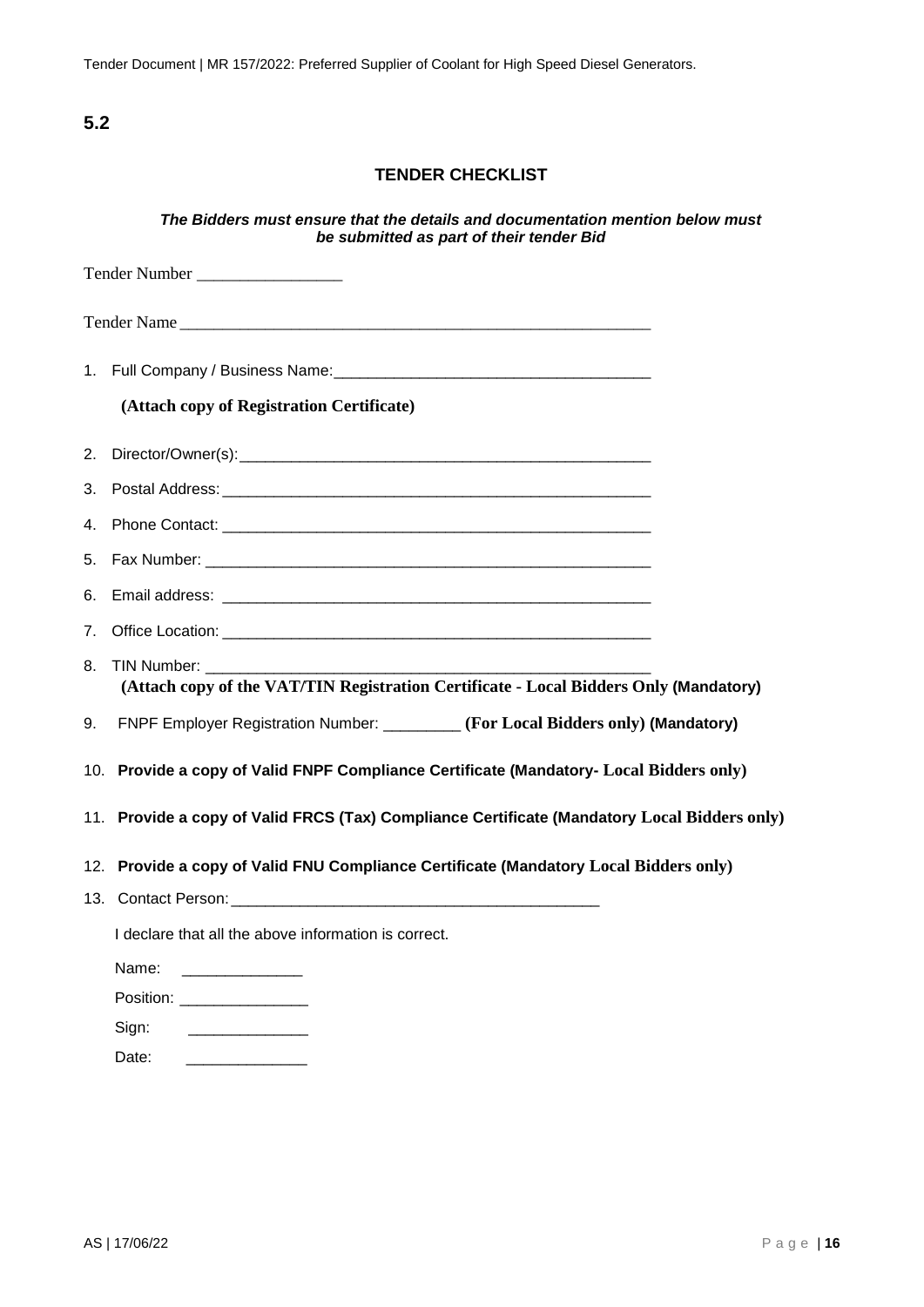### **6.0 TENDER FORM**

<span id="page-16-0"></span>*To:* Jitendra Reddy Manager Procurement, Inventory & Supply Chain Energy Fiji Limited 2 Marlow Street, Suva, Fiji Islands Phone: +679 3224 360/9992400 Email: [tenders@efl.com.fj](mailto:tenders@efl.com.fj)

Sir,

1. Having examined the Tender Document, the receipt of which is hereby duly acknowledged, we, the undersigned, offer to supply

……………………………………………………………………………………………….. *(Description of Goods)* in conformity with the said Tender Document for the sum …………………………………………………..…………………………………………… ………………………….. *(total tender amount in words and figures)* or such other sums as may be ascertained in accordance with the Schedule of Prices attached herewith and made part of this Tender.

- 2. We undertake, if our Tender is accepted, to deliver the Goods in accordance with the delivery schedule specified in the Schedule of Requirements.
- 4 We agree to abide by this Tender for a period of 90days from the date fixed for Tender opening under Clause 19 of the Instructions to Tenderers, and it shall remain binding upon us and may be accepted at any time before the expiration of that period.
- 5. Until a formal Contract is prepared and executed, this Tender, together with your written acceptance thereof and your notification of award, shall constitute a binding Contract between us.
- 6. We understand that you are not bound to accept the lowest or any Tender you may receive.

Dated this: day of 201.

*[Signature] [In the capacity of]*

Duly authorized to sign Tender for and on behalf of